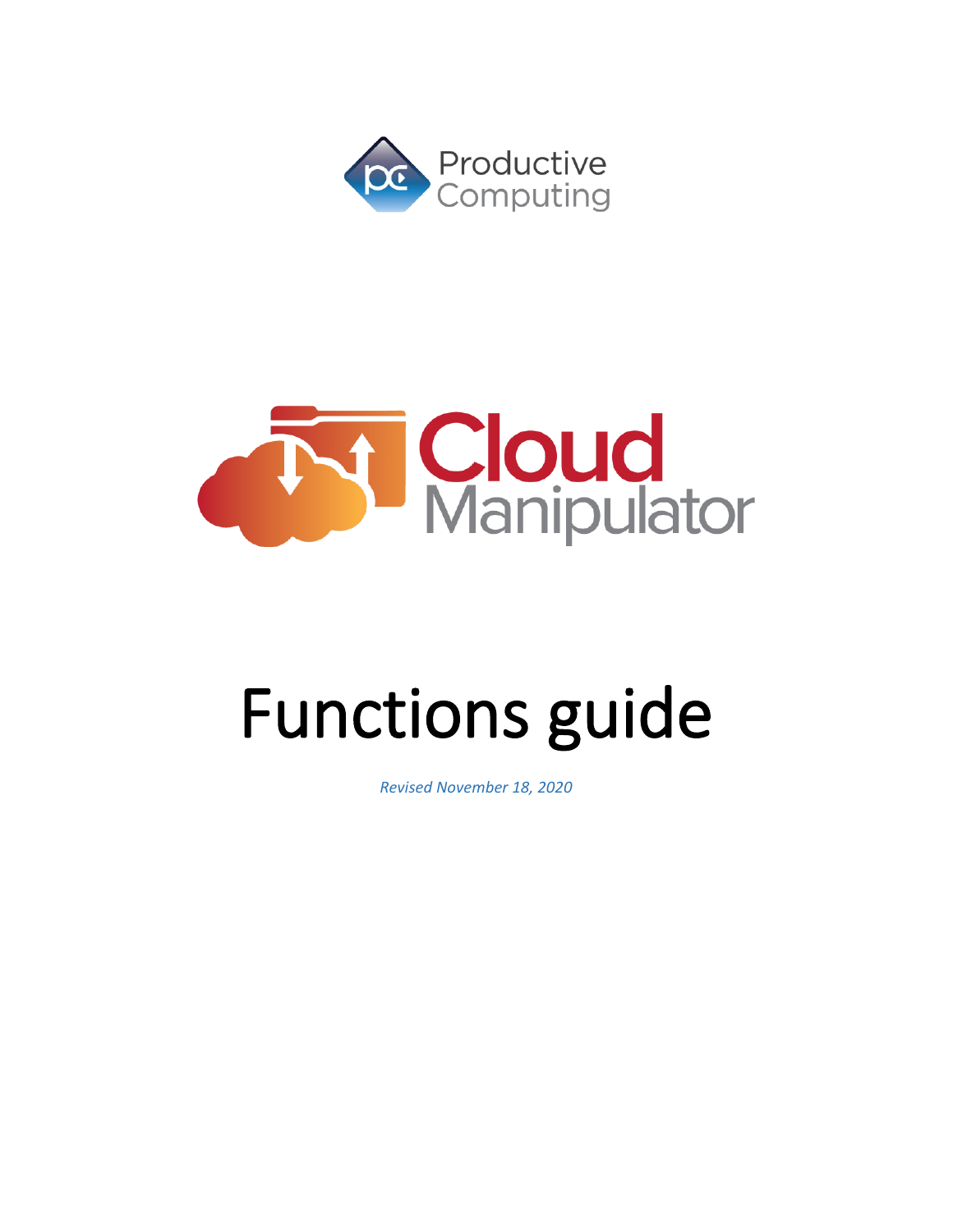# Table of Contents

| 1. |                                                                         |
|----|-------------------------------------------------------------------------|
|    |                                                                         |
|    |                                                                         |
|    |                                                                         |
|    |                                                                         |
| 2. |                                                                         |
|    |                                                                         |
| 3. |                                                                         |
|    |                                                                         |
|    | PCCM_FetchFolderContents(FolderID; optPrefix; optDelimiter; optMaxKeys; |
|    |                                                                         |
|    |                                                                         |
|    |                                                                         |
| 4. |                                                                         |
|    |                                                                         |
|    |                                                                         |
|    | PCCM_CopyObject(SrcFolderID;SrcObjectID;DestFolderID;DestObjectID)15    |
|    |                                                                         |
|    |                                                                         |
|    |                                                                         |
|    |                                                                         |
|    |                                                                         |
|    |                                                                         |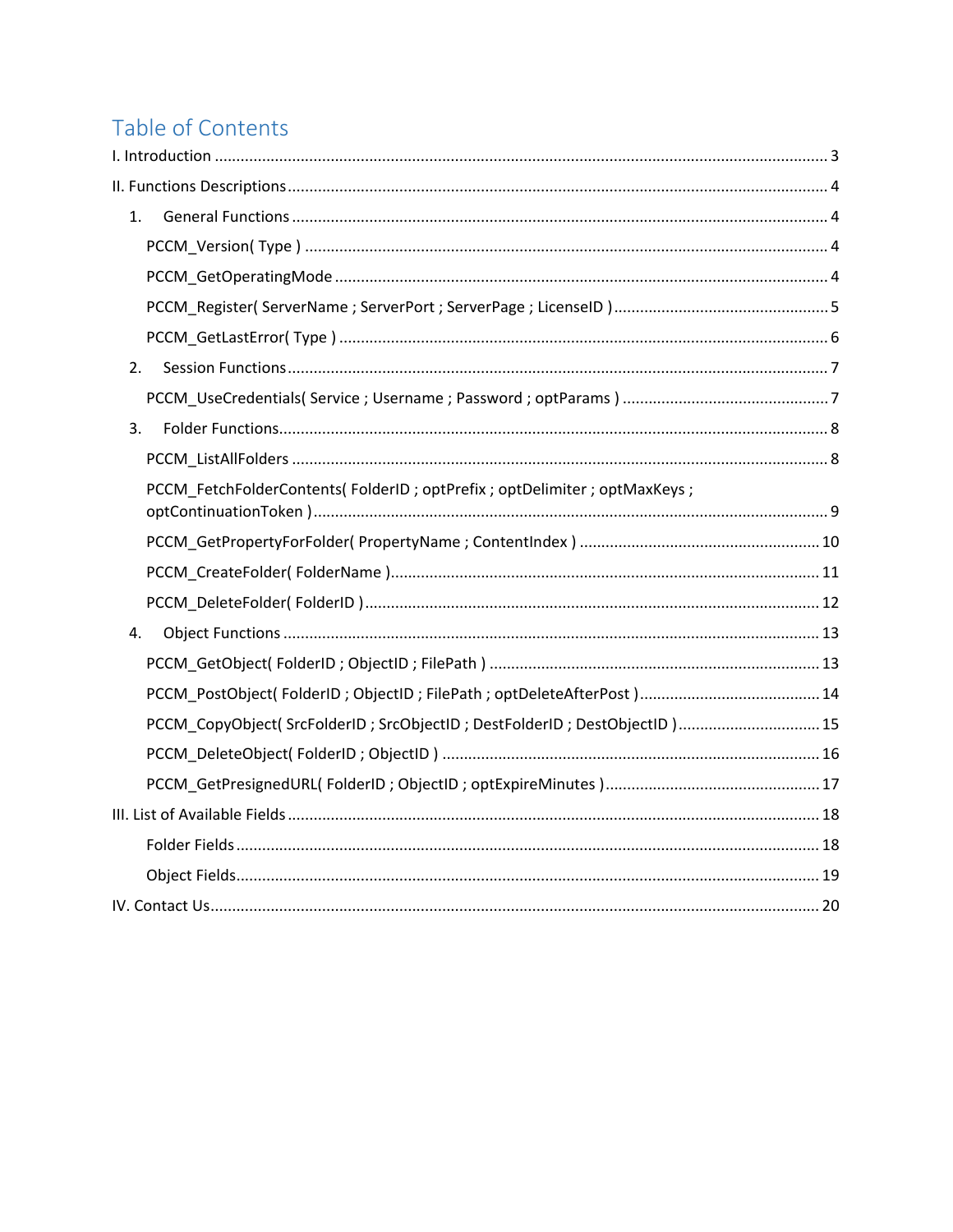# <span id="page-2-0"></span>I. Introduction

#### **Description:**

The Cloud Manipulator plug-in connects your FileMaker solution with Amazon Web Services (AWS) S3 storage. This plug-in provides FileMaker users with the ability to perform high-level management of AWS S3 buckets, as well as upload and download files with the AWS S3 service, using a convenient, easyto-understand set of functions. These operations are accomplished using FileMaker function calls from within FileMaker calculations. These calculations are generally determined from within FileMaker "SetField" or "If" script steps. This document described all available plug-in functions and AWS fields. Please see the accompanying "Developer's Guide" for a list of integration steps, features, and error handling.

#### **Intended Audience:**

FileMaker developers or persons who have knowledge of FileMaker scripting, calculations, and relationships as proper use of the plug-in requires that FileMaker integration scripts be created in your FileMaker solution.

#### **Successful Integration Practices:**

- 1) Read the Developer's Guide
- 2) Read the Functions Guide
- 3) Watch our tutorial videos
- 4) Review our FileMaker demo file
- 5) Familiarize yourself with Google Suite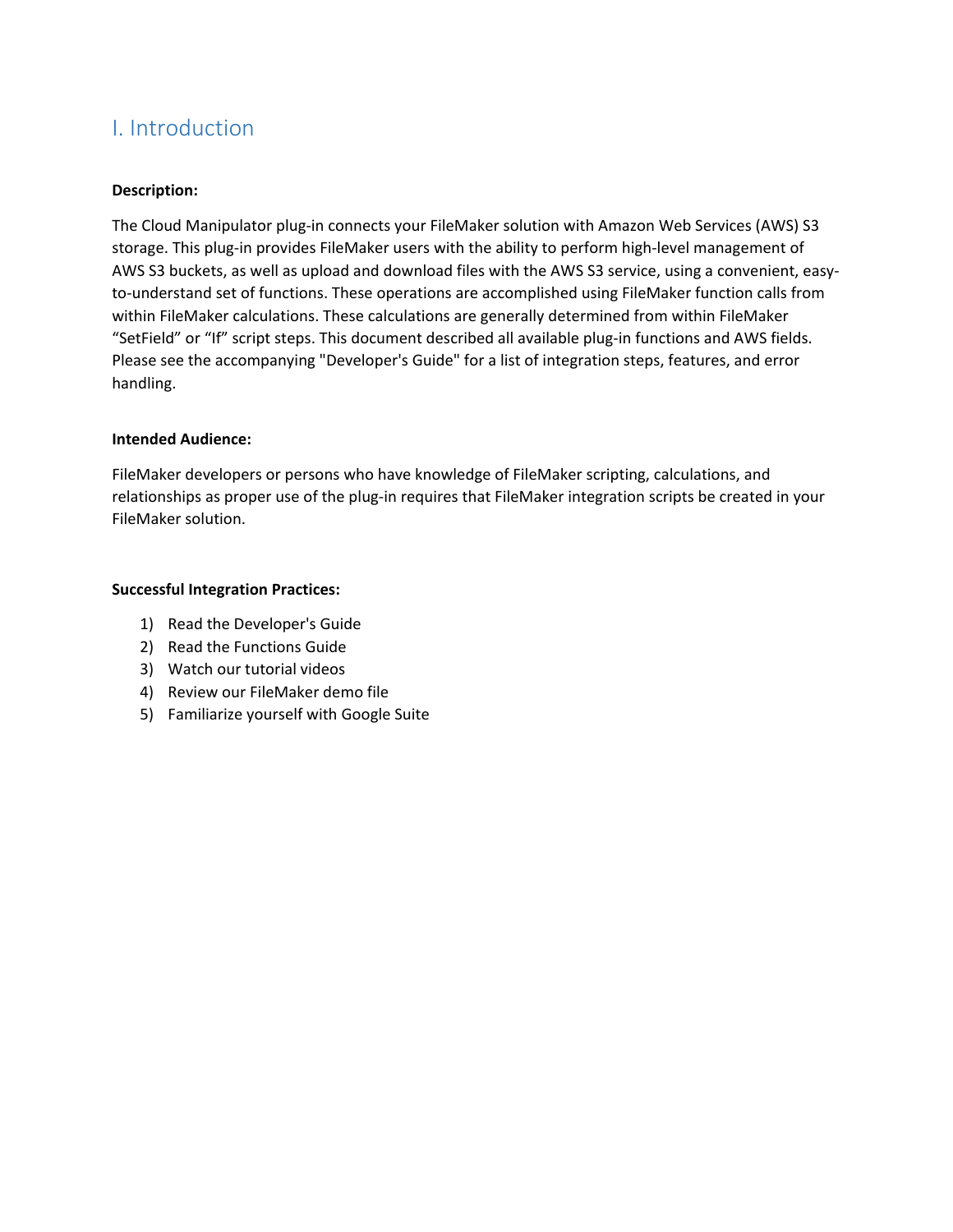# <span id="page-3-0"></span>II. Functions Descriptions

# <span id="page-3-1"></span>**1. General Functions**

## <span id="page-3-2"></span>**PCCM\_Version( Type )**

#### **Purpose:**

This function returns either the version string or the version number of the plug-in, depending on the Type parameter value.

#### **Parameters:**

|      | Name   Purpose                                         | <b>Values</b> | <b>Default</b> |
|------|--------------------------------------------------------|---------------|----------------|
| Type | Type of version to return   "Long" or "Short"   "Long" |               |                |

#### **Return Values:**

The version of the plug-in.

## <span id="page-3-3"></span>**PCCM\_GetOperatingMode**

#### **Purpose:**

This function returns the current operating status of the plug-in. The operating status is dependent on whether the plug-in has been registered with PCCM\_Register and what kind of license was used in registration.

#### **Parameters:**

None.

#### **Return Value:**

"UNREGISTERED" if not registered, "DEMO" if registered in demo mode, "LIVE" if registered in live mode, or "EXPIRED" if the demo expiration time has lapsed.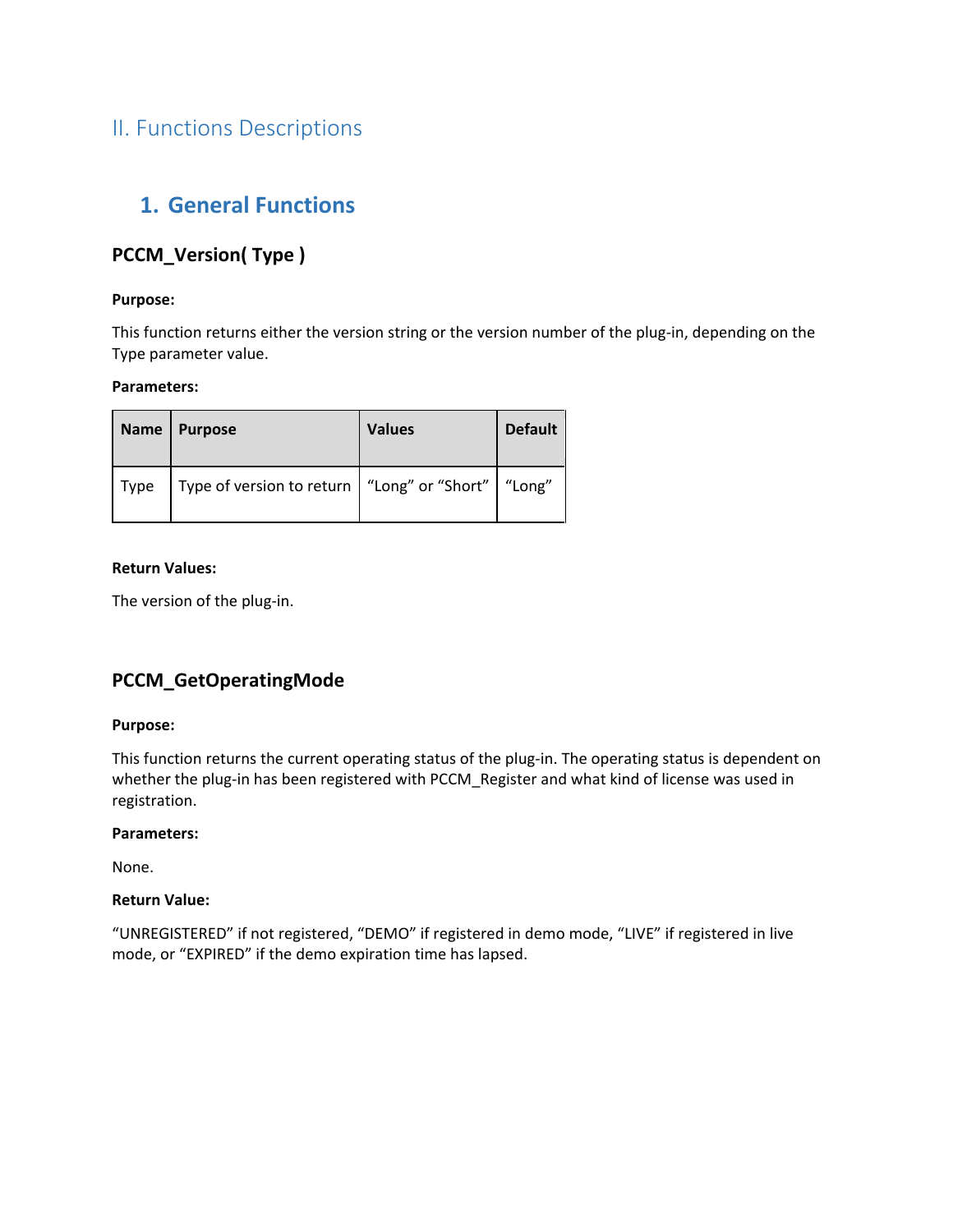## <span id="page-4-0"></span>**PCCM\_Register( ServerName ; ServerPort ; ServerPage ; LicenseID )**

#### **Purpose:**

This function registers the product with the Productive Computing, Inc. registration server. See the Installation and Registration sections in the Developer's Guide for more information about the registration process.

#### **Parameters:**

| <b>Name</b> | <b>Purpose</b>                  | <b>Values</b> | <b>Default</b>                      |
|-------------|---------------------------------|---------------|-------------------------------------|
| ServerName  | Name of the registration server |               | "licensing.productivecomputing.com" |
| ServerPort  | Port of the registration server |               | "80"                                |
| ServerPage  | Registration page               |               | "/PCIReg/pcireg.php"                |
| LicenselD   | Purchased or demo license ID    |               | "DEMO-CMX"                          |

#### **Returns:**

0 for success, otherwise "-10" and the reason of the error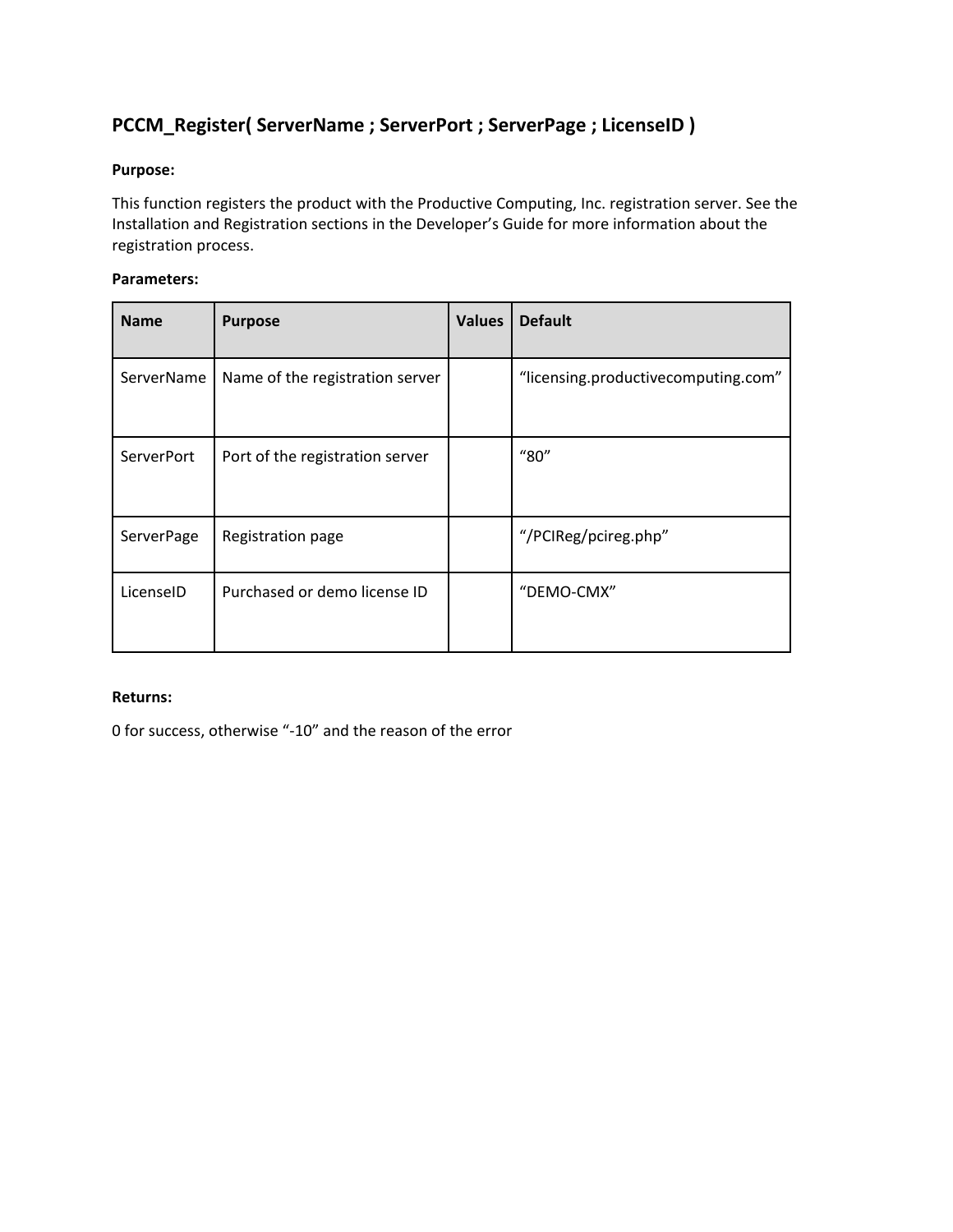# <span id="page-5-0"></span>**PCCM\_GetLastError( Type )**

#### **Purpose:**

This function returns the last error encountered by the plug-in during an operation. The Type determines whether to return the error string or the error number.

#### **Parameters:**

|      | Name   Purpose                                        | <b>Values</b> | <b>Default</b> |
|------|-------------------------------------------------------|---------------|----------------|
| Type | Type of error to return   "Text" or "Number"   "Text" |               |                |

#### **Returns:**

Last error string or number encountered.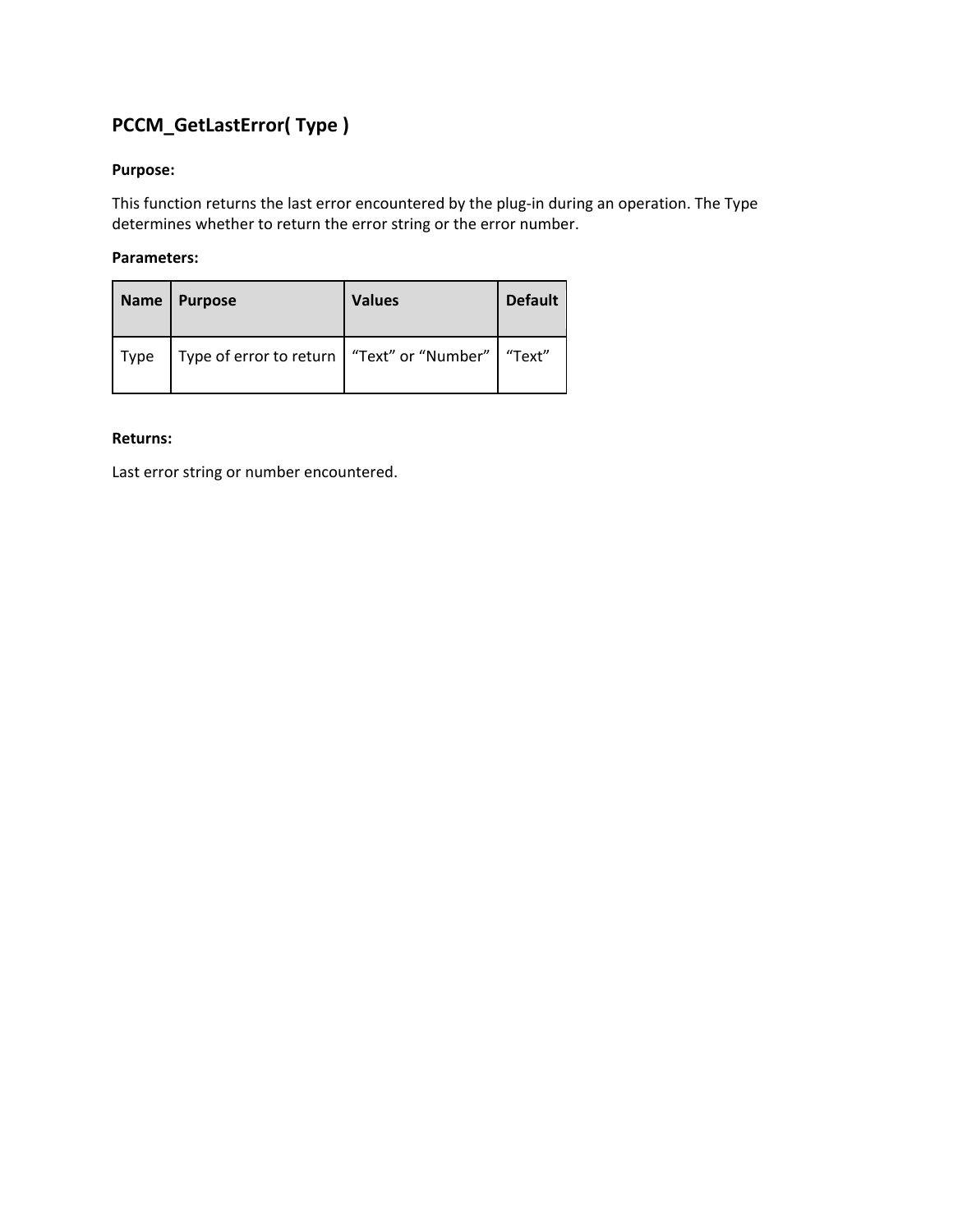# <span id="page-6-0"></span>**2. Session Functions**

### <span id="page-6-1"></span>**PCCM\_UseCredentials( Service ; Username ; Password ; optParams )**

#### **Purpose:**

This function accepts a set of credentials for a specific service, connecting to that service and storing valid authentication information for any subsequent requests. Additional parameters can also be provided in a semicolon-separated key=value pair list, if applicable.

#### **Parameters:**

| <b>Name</b> | <b>Purpose</b>                                            | <b>Values</b>                          | <b>Default</b> |
|-------------|-----------------------------------------------------------|----------------------------------------|----------------|
| Service     | Identifier for the storage service to<br>communicate with | "S3"                                   |                |
| Username    | Username or API Key for the service                       |                                        |                |
| Password    | Password or API Secret for the service                    |                                        |                |
| optParams   | Additional parameters, if requested                       | Semicolon-separated<br>key=value pairs |                |

#### **Returns:**

0 for success, otherwise "!!ERROR!!"

#### **Notes:**

Currently, only the "S3" service is acceptable. This may change in the future as more services are implemented.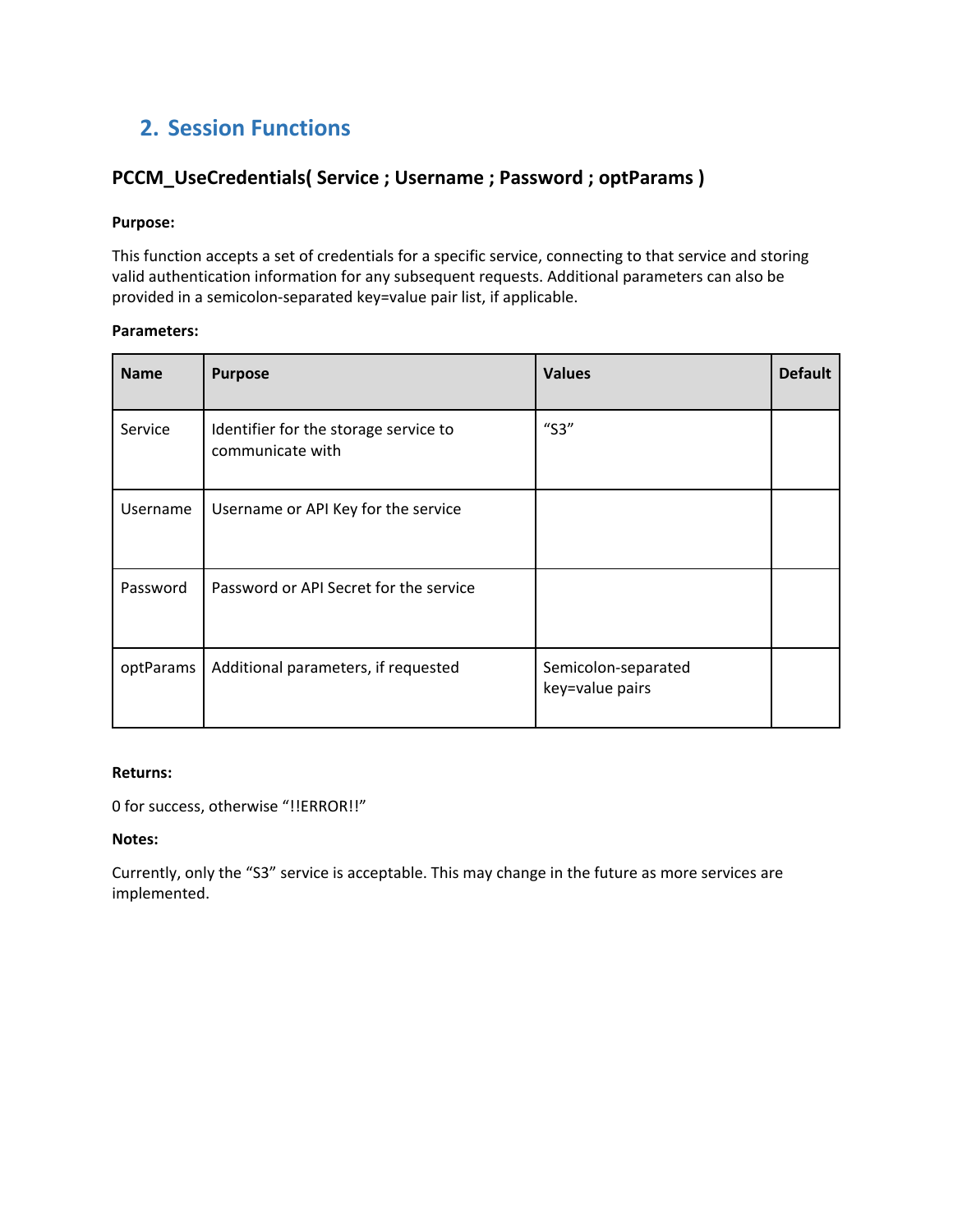# <span id="page-7-0"></span>**3. Folder Functions**

## <span id="page-7-1"></span>**PCCM\_ListAllFolders**

#### **Purpose:**

This function queries the service selected by PCCM\_UseCredentials and returns all available folders that are accessible by the authenticated user account. The name "Folder" is another term for "Bucket" or "Directory". Folders are returned as a return-separated list.

#### **Parameters:**

None.

#### **Returns:**

A return-separated list of folders or "!!ERROR!!" for an error.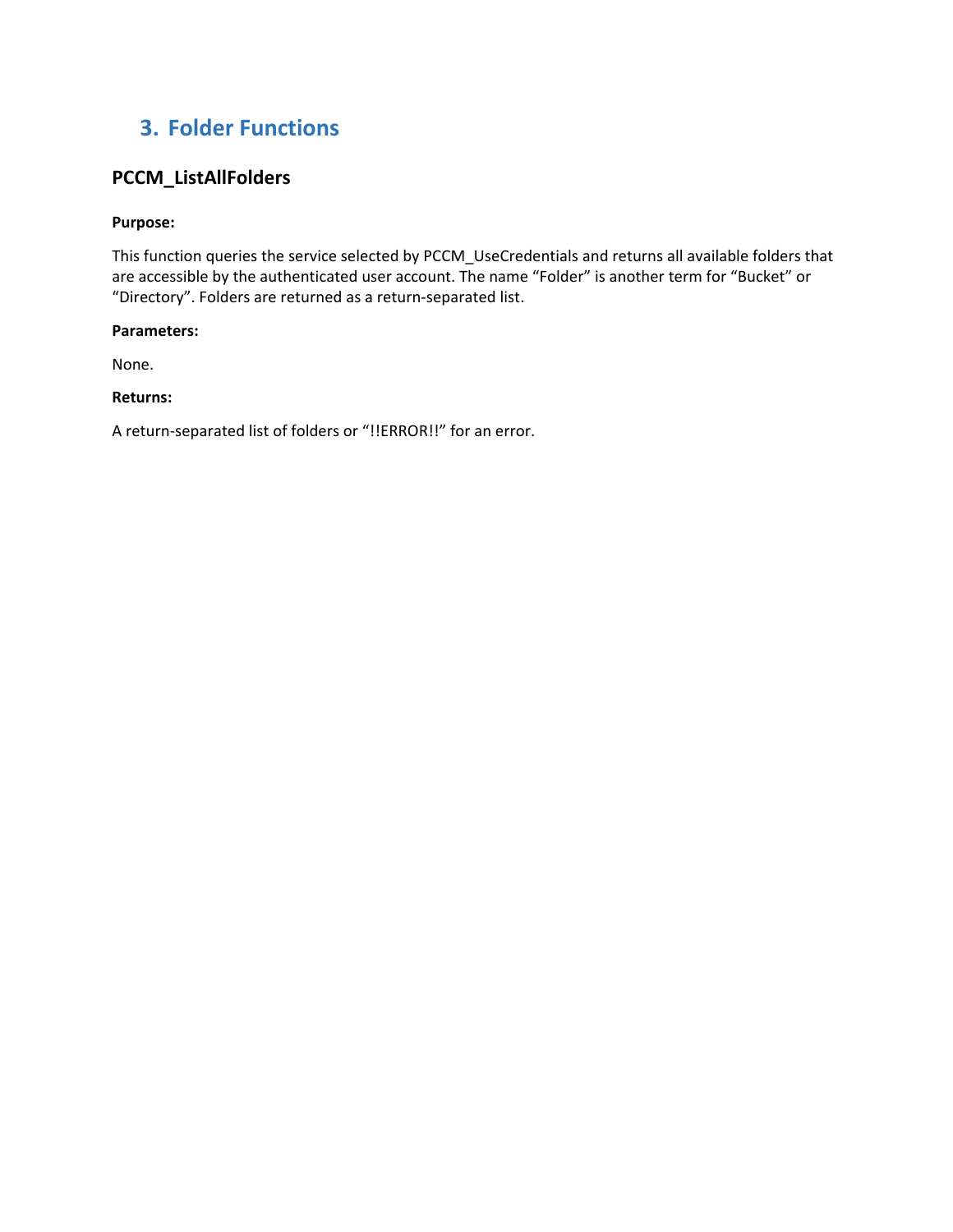## <span id="page-8-0"></span>**PCCM\_FetchFolderContents( FolderID ; optPrefix ; optDelimiter ; optMaxKeys ; optContinuationToken )**

#### **Purpose:**

This function queries the service for the contents and details of a provided folder. The result set can be customized by providing a prefix (the preceding part of the folder's objects' names), a delimiter (the character that separates each individual object), and the maximum number of keys or objects to return.

#### **Parameters:**

| <b>Name</b>          | <b>Purpose</b>                                                       | <b>Values</b>    | <b>Default</b>     |
|----------------------|----------------------------------------------------------------------|------------------|--------------------|
| FolderID             | Identifier of the folder                                             |                  |                    |
| optPrefix            | Prefix portion of object names to filter for                         |                  |                    |
| optDelimiter         | Separation character to split up the result set                      |                  | Carriage<br>return |
| optMaxKeys           | Maximum number of objects to retrieve                                | Integer<br>value | 1000               |
| optContinuationToken | A unique token code referencing the next set of<br>contents to fetch |                  |                    |

#### **Returns:**

0 for success, otherwise "!!ERROR!!".

#### **Notes:**

If specified, the optContinuationToken parameter will tell the plug-in to fetch the next set of records belonging to the bucket. This is used in a process called "pagination", for when the plug-in needs to retrieve more objects than the optMaxKeys parameter specifies (e.g. the plug-in fetches up to 50 objects, and there are 100 objects belonging to the bucket). For more information on how to use pagination, please refer to the Developer's Guide.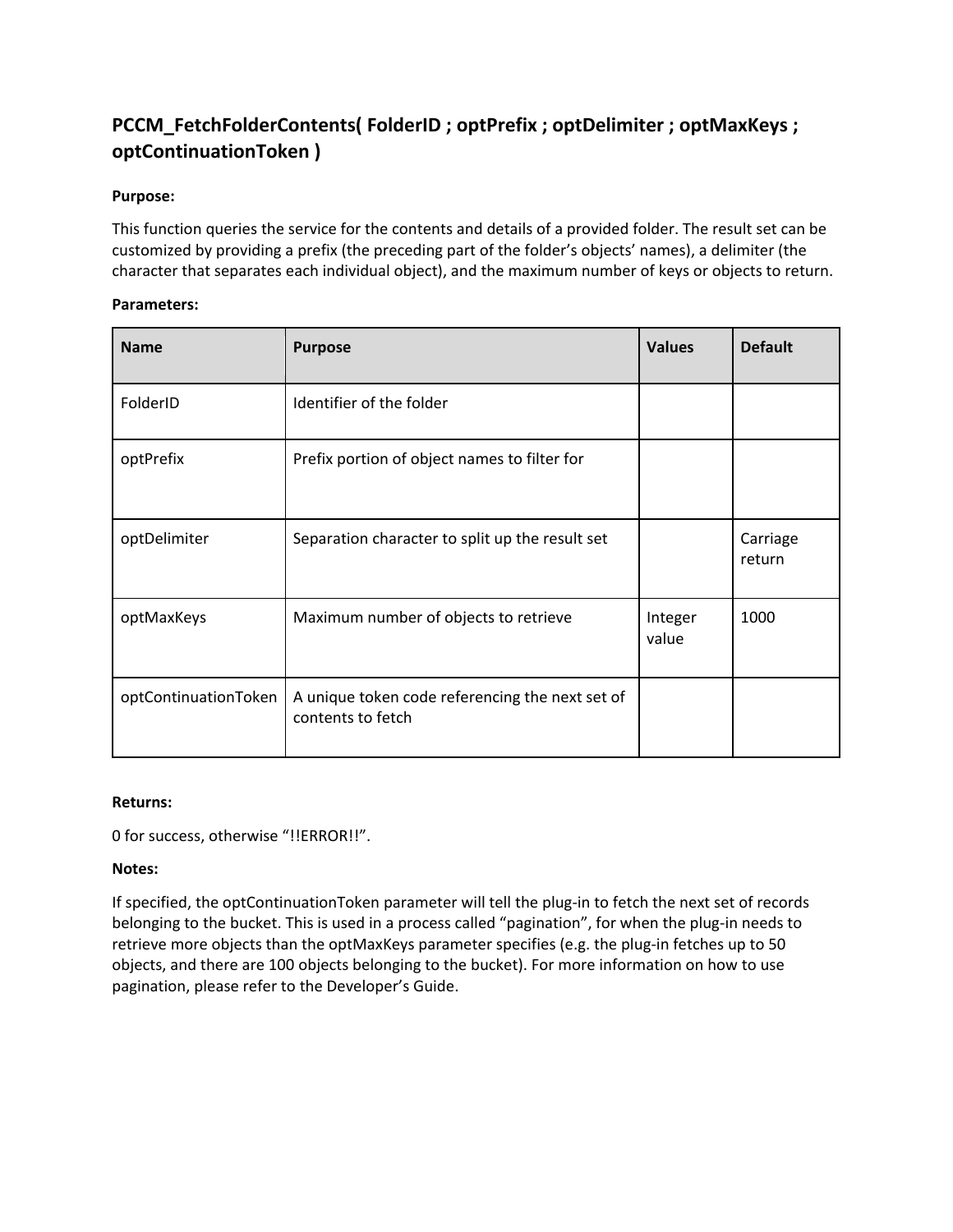## <span id="page-9-0"></span>**PCCM\_GetPropertyForFolder( PropertyName ; ContentIndex )**

#### **Purpose:**

This function returns data about a folder or object retrieved from the service. For a list of applicable property names, please see the Available Fields section below.

#### **Parameters:**

| <b>Name</b>  | <b>Purpose</b>                                     | <b>Values</b> | <b>Default</b> |
|--------------|----------------------------------------------------|---------------|----------------|
| PropertyName | Name of the property to retrieve                   |               |                |
| ContentIndex | Optional. Index of the object in the folder's list | Integer value |                |

#### **Returns:**

The property value or "!!ERROR!!" for error.

#### **Notes:**

When requesting the properties of a folder, the ContentIndex field can be ignored or left blank.

When requesting the properties of an object, the ContentIndex specified the 0-based index of the object in the object list obtained by the PCCM\_FetchFolderContents function. The first object in the list is always index 0.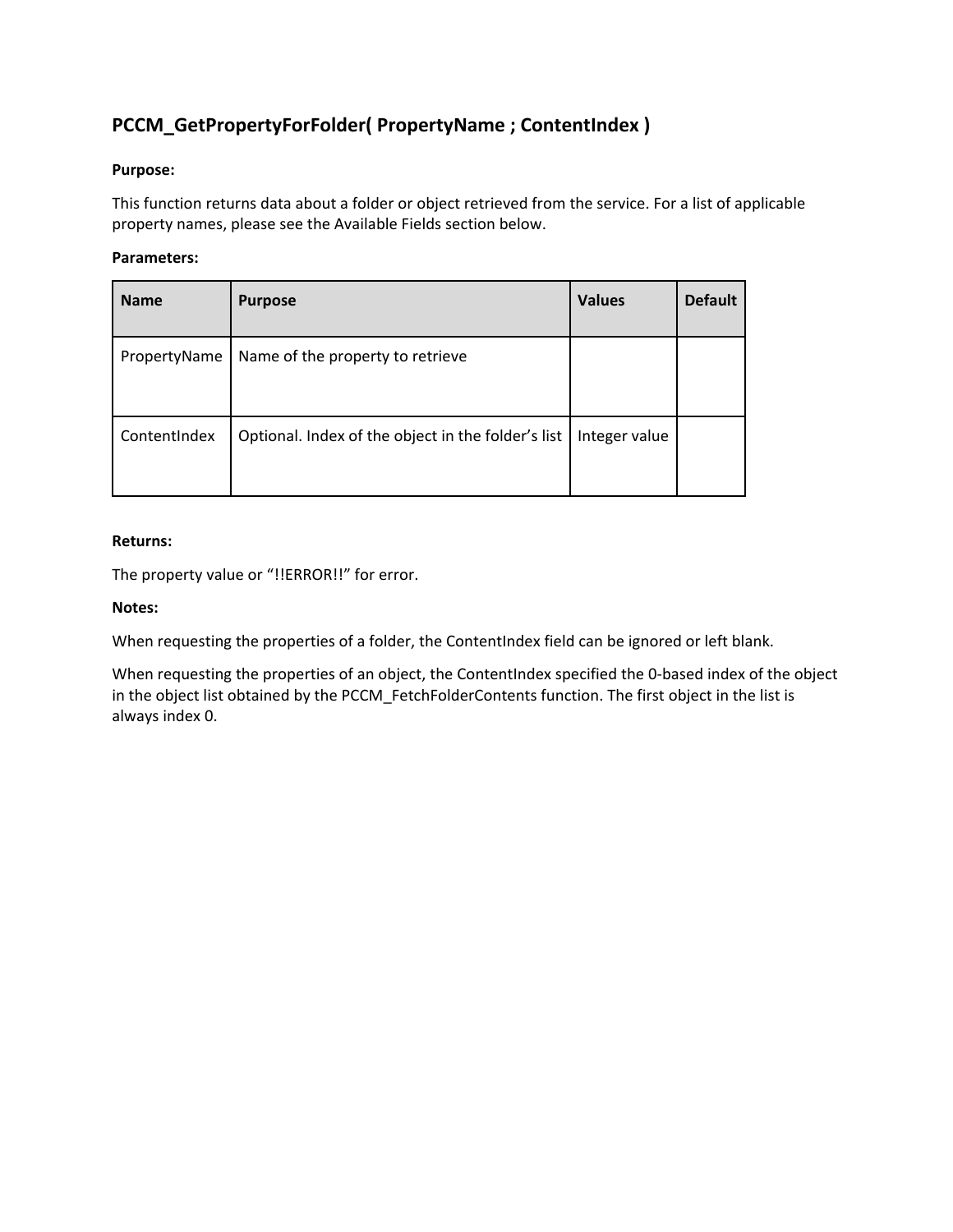## <span id="page-10-0"></span>**PCCM\_CreateFolder( FolderName )**

#### **Purpose:**

This function creates a folder under the authenticated account. If provided (and if applicable), the Region parameter determines which region to create the folder under.

#### **Parameters:**

| <b>Name</b> | <b>Purpose</b>                            | Values   Default |
|-------------|-------------------------------------------|------------------|
|             | FolderName   Name of the folder to create |                  |

#### **Returns:**

0 for success, otherwise "!!ERROR!!"

#### **Notes:**

The user account that is authenticated must have "create" permissions in order to successfully create a folder. Permissions can be managed within the account's security settings on the service's website.

The folder will be created in the same region that the plug-in has authenticated to. The folder name must be globally unique; in other words, the name used for the new bucket must be unique across the entirety of Amazon AWS S3, not just for the user's region.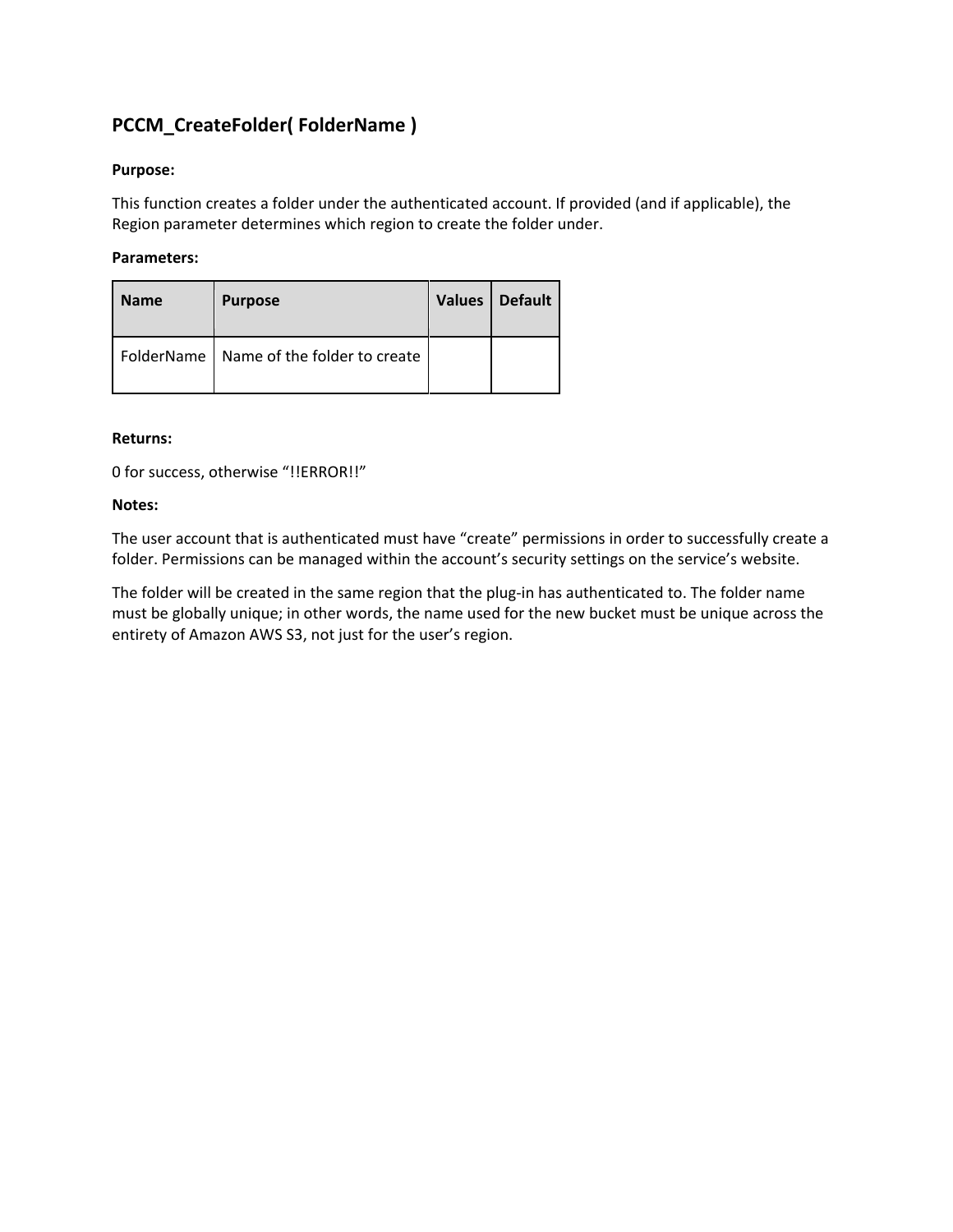# <span id="page-11-0"></span>**PCCM\_DeleteFolder( FolderID )**

#### **Purpose:**

This function deletes the specified folder from the authenticated user's account. Files belonging to the folder will also be deleted.

#### **Parameters:**

| <b>Name</b> | <b>Purpose</b>                       | <b>Values</b> | <b>Default</b> |
|-------------|--------------------------------------|---------------|----------------|
| FolderID    | I Identifier of the folder to delete |               |                |

#### **Returns:**

0 for success, otherwise "!!ERROR!!"

#### **Notes:**

The user account that is authenticated must have "delete" permissions in order to successfully delete a folder. Permissions can be managed within the account's security settings on the service's website.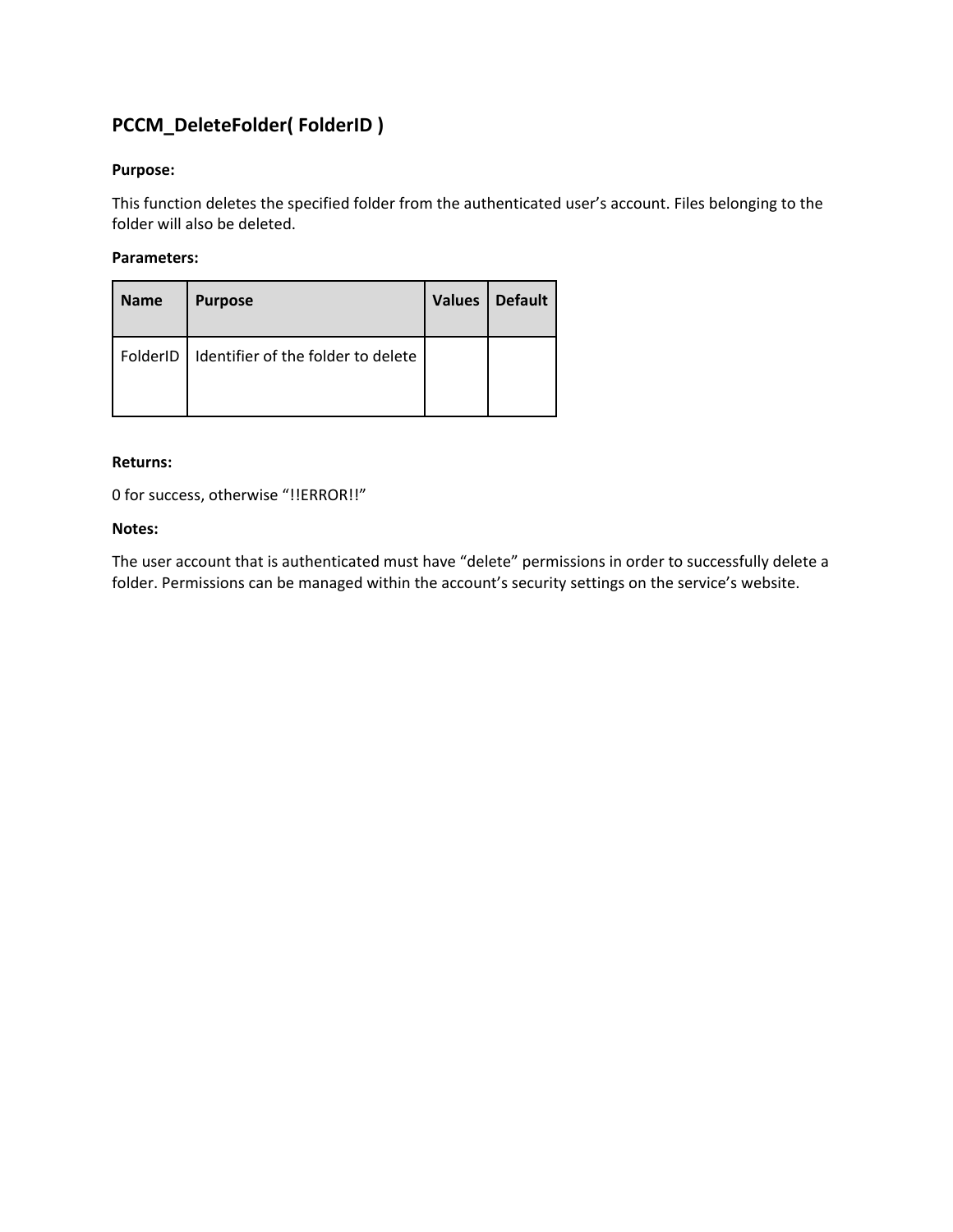# <span id="page-12-0"></span>**4. Object Functions**

## <span id="page-12-1"></span>**PCCM\_GetObject( FolderID ; ObjectID ; FilePath )**

#### **Purpose:**

This function will retrieve an object from the service as specified by its ID and its folder ID, and save the contents to the provided FilePath. The file path must be a valid file that adheres to the operating system file format (such as "C:\Folder\File.ext" for Windows, or "~/Folder/File.ext" for Mac).

#### **Parameters:**

| <b>Name</b> | <b>Purpose</b>                                    | <b>Values</b>                                                  | <b>Default</b> |
|-------------|---------------------------------------------------|----------------------------------------------------------------|----------------|
| FolderID    | Identifier of the folder containing<br>the object |                                                                |                |
| ObjectID    | Identifier of the object to<br>download           |                                                                |                |
| FilePath    | Path to save the object to                        | Must be a valid file path according to the<br>operating system |                |

#### **Returns:**

0 for success, otherwise "!!ERROR!!"

#### **Notes:**

The user account that is authenticated must have "read" permissions in order to download an object from the service. Permissions can be managed within the account's security settings on the service's website.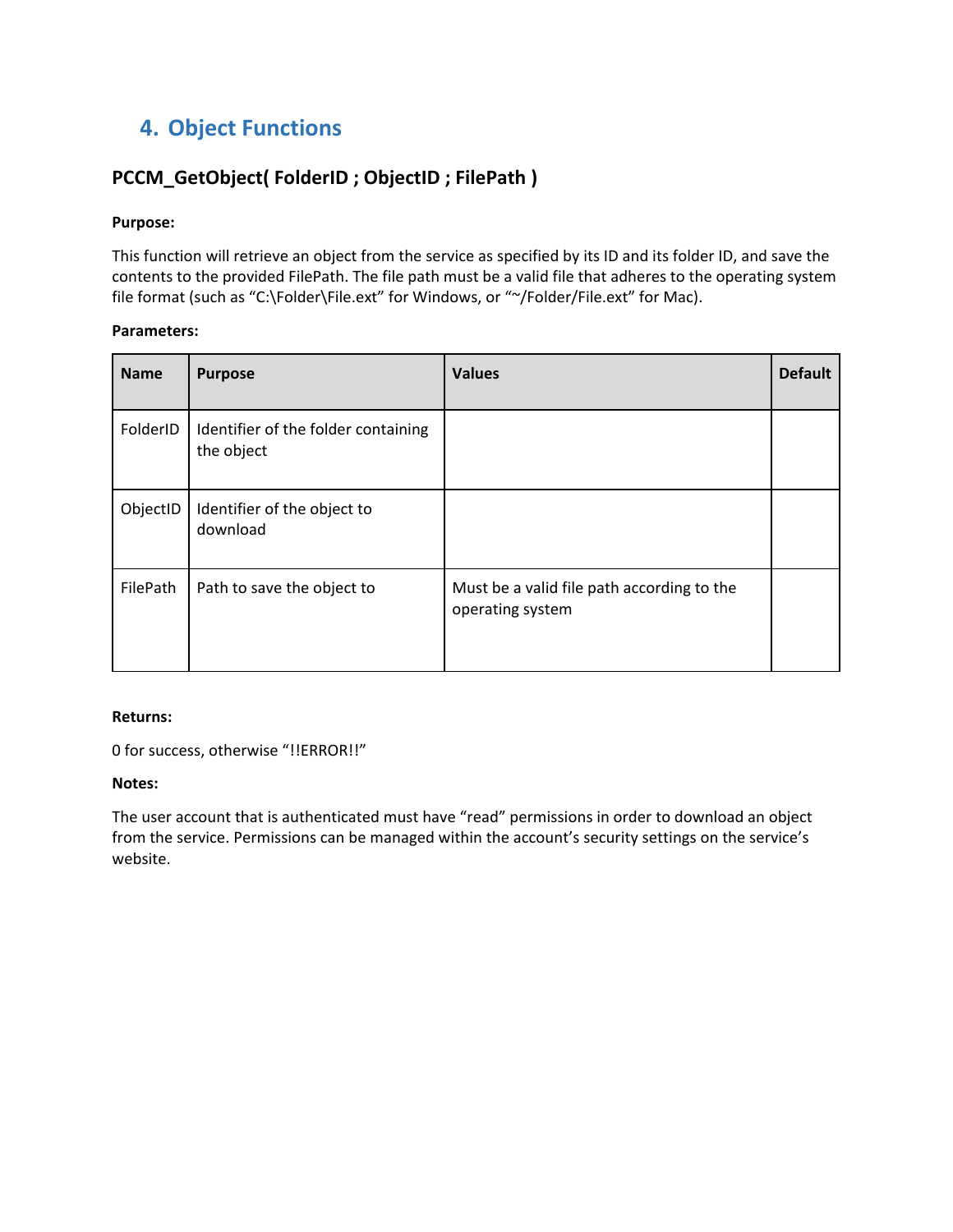# <span id="page-13-0"></span>**PCCM\_PostObject( FolderID ; ObjectID ; FilePath ; optDeleteAfterPost )**

#### **Purpose:**

This function will upload a file to the service, saving it to the specified folder. The file path must be a valid file that adheres to the operating system file format (such as "C:\Folder\File.ext" for Windows, or "~/Folder/File.ext" for Mac), and the file to be uploaded must exist at that path. If specified, optDeleteAfterPost will tell the plug-in to delete the file from the local machine system after uploading.

#### **Parameters:**

| <b>Name</b>        | <b>Purpose</b>                                                     | <b>Values</b>                                                     | <b>Default</b> |
|--------------------|--------------------------------------------------------------------|-------------------------------------------------------------------|----------------|
| FolderID           | Identifier of the folder containing<br>the object                  |                                                                   |                |
| ObjectID           | Identifier to apply to the object                                  | The identifier must be unique                                     |                |
| FilePath           | Path to save the object to                                         | Must be a valid file path<br>according to the operating<br>system |                |
| optDeleteAfterPost | Optional. Flag for whether to clear<br>the local file after upload | True or False                                                     | False          |

#### **Returns:**

0 for success, otherwise "!!ERROR!!"

#### **Notes:**

The user account that is authenticated must have "write" permissions in order to download an object from the service. Permissions can be managed within the account's security settings on the service's website.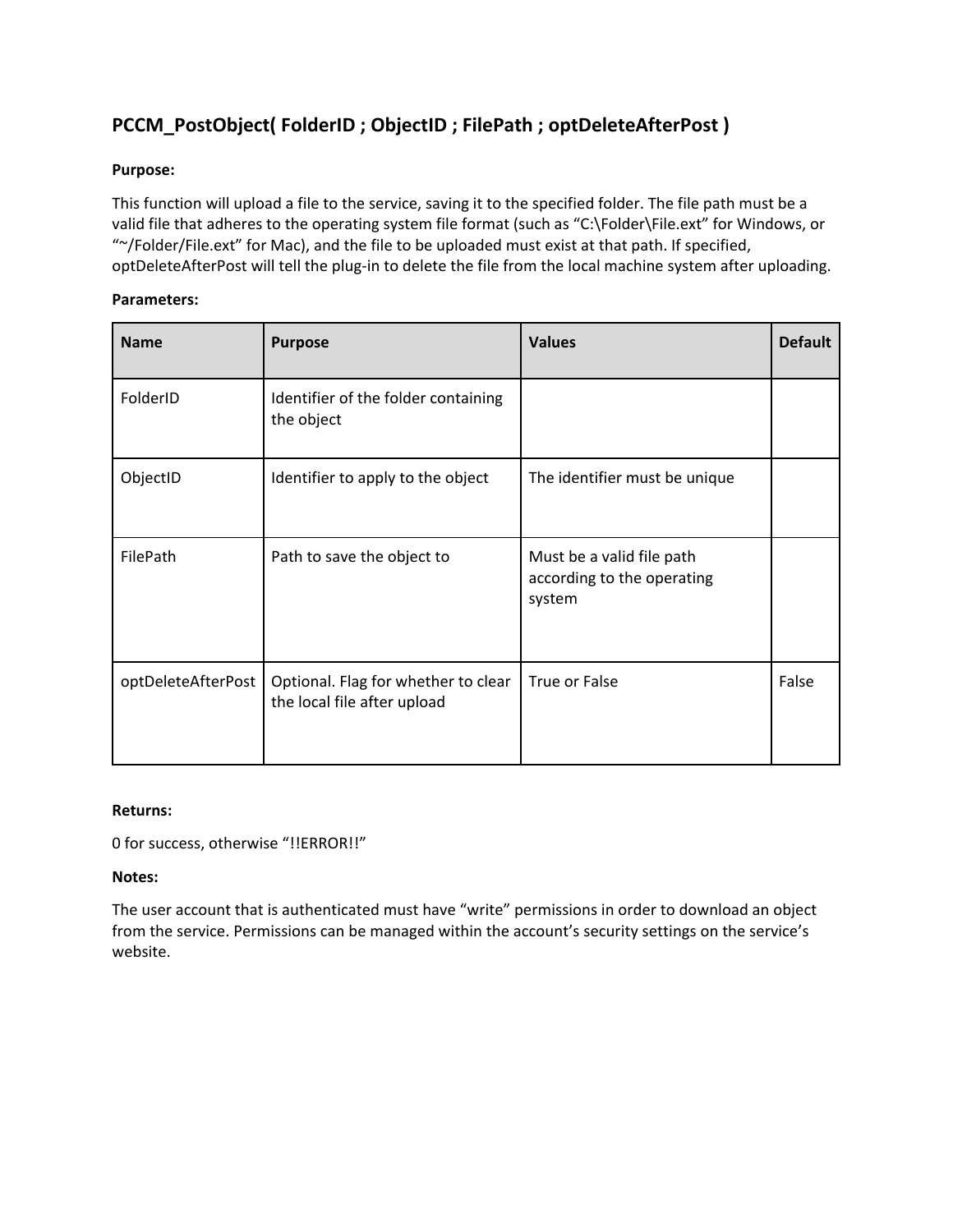## <span id="page-14-0"></span>**PCCM\_CopyObject( SrcFolderID ; SrcObjectID ; DestFolderID ; DestObjectID )**

#### **Purpose:**

This function will copy the source object located at the source folder and save it to the destination folder with the destination object's name/identifier. This is useful if the user wishes to "backup" a file on the service that is already uploaded.

#### **Parameters:**

| <b>Name</b>  | <b>Purpose</b>                                            | <b>Values</b>                    | <b>Default</b> |
|--------------|-----------------------------------------------------------|----------------------------------|----------------|
| SrcFolderID  | Identifier of the folder containing the object to<br>copy |                                  |                |
| SrcObjectID  | Identifier of the object to be copied                     |                                  |                |
| DestFolderID | Identifier of the folder the object will be copied<br>to  |                                  |                |
| DestObjectID | Identifier to apply to the newly-copied object            | The identifier must be<br>unique |                |

#### **Returns:**

0 for success, otherwise "!!ERROR!!"

#### **Notes:**

The user account that is authenticated must have "write" permissions in order to copy an object from the service. Permissions can be managed within the account's security settings on the service's website.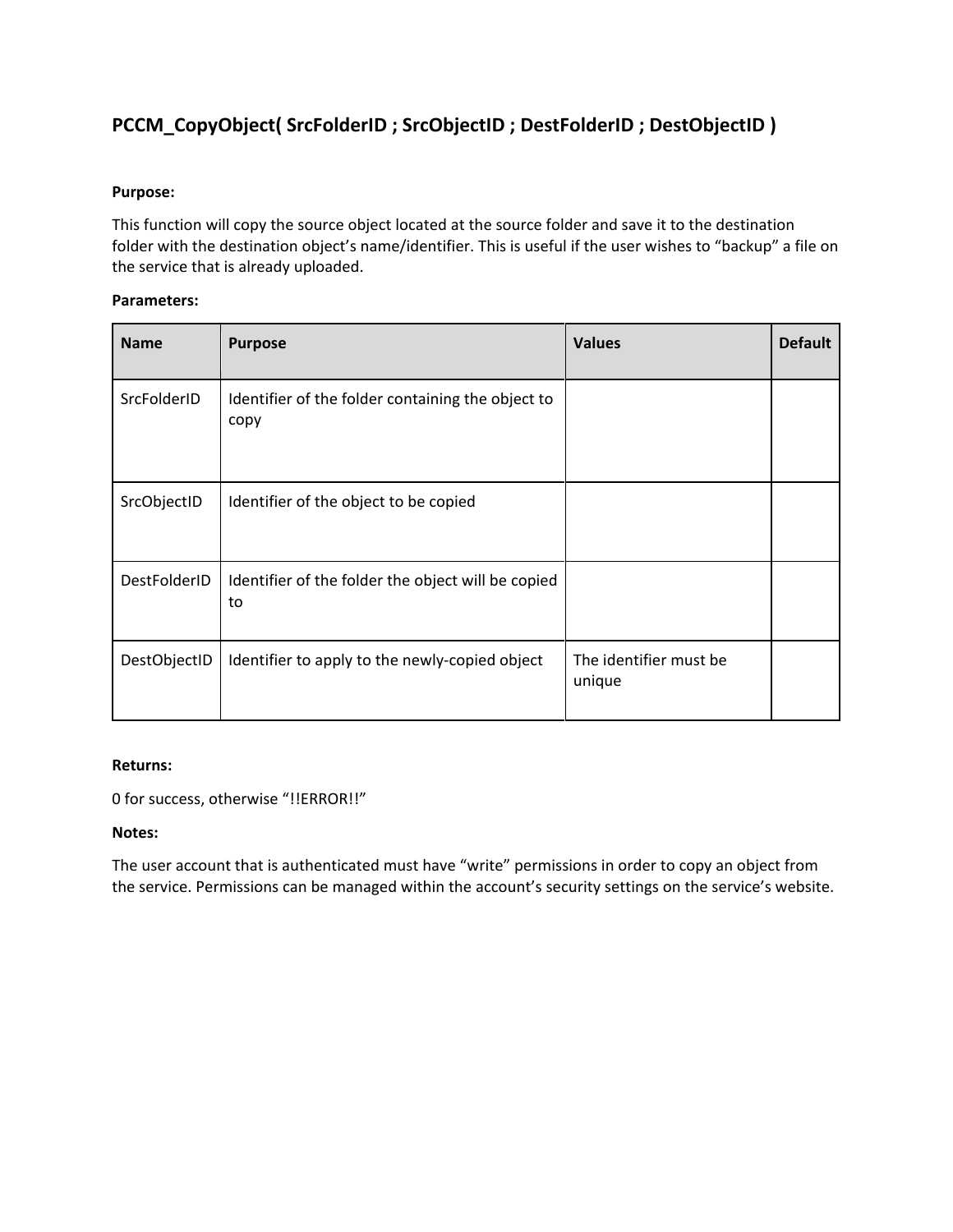## <span id="page-15-0"></span>**PCCM\_DeleteObject( FolderID ; ObjectID )**

#### **Purpose:**

This function will delete the specified object, clearing it completely from the service folder. This will completely delete the file; there is no way to recover the file after it is deleted.

#### **Parameters:**

| <b>Name</b> | <b>Purpose</b>                                 | <b>Values</b> | <b>Default</b> |
|-------------|------------------------------------------------|---------------|----------------|
| FolderID    | Identifier of the folder containing the object |               |                |
| ObjectID    | Identifier of the object to be deleted         |               |                |

#### **Returns:**

0 for success, otherwise "!!ERROR!!"

#### **Notes:**

The user account that is authenticated must have "delete" permissions in order to copy an object from the service. Permissions can be managed within the account's security settings on the service's website.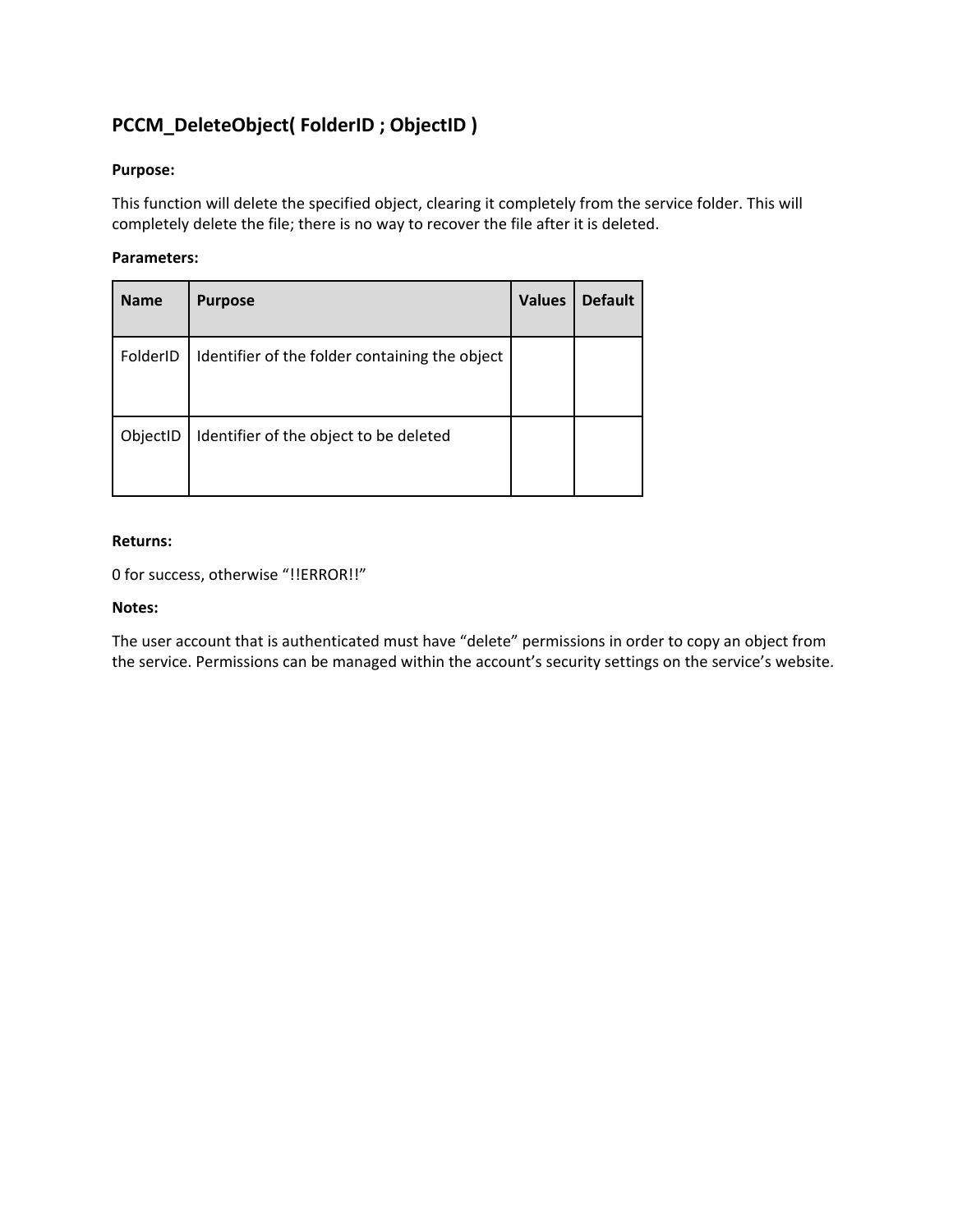## <span id="page-16-0"></span>**PCCM\_GetPresignedURL( FolderID ; ObjectID ; optExpireMinutes )**

#### **Purpose:**

This function will retrieve the presigned URL for the provided object within the specified folder. This presigned URL is generated automatically by Amazon AWS and allows any user that uses the URL to access the object regardless of their user permissions. The optExpireMinutes parameter will allow the developer to specify how long the presigned URL will remain "active", in minutes; by default, this is 7 days (10080 minutes).

#### **Parameters:**

| <b>Name</b>      | <b>Purpose</b>                                        | <b>Values</b>       | <b>Default</b> |
|------------------|-------------------------------------------------------|---------------------|----------------|
| FolderID         | Identifier of the folder containing the object        |                     |                |
| ObjectID         | Identifier of the object                              |                     |                |
| optExpireMinutes | Number of minutes to keep the URL alive.<br>Optional. | Between 0 and 10800 | 10800          |

#### **Returns:**

The presigned URL of the object, or "!!ERROR!!"

#### **Notes:**

If an expire time of greater than 10800 minutes is provided to the function, the time will be set to 10800 minutes.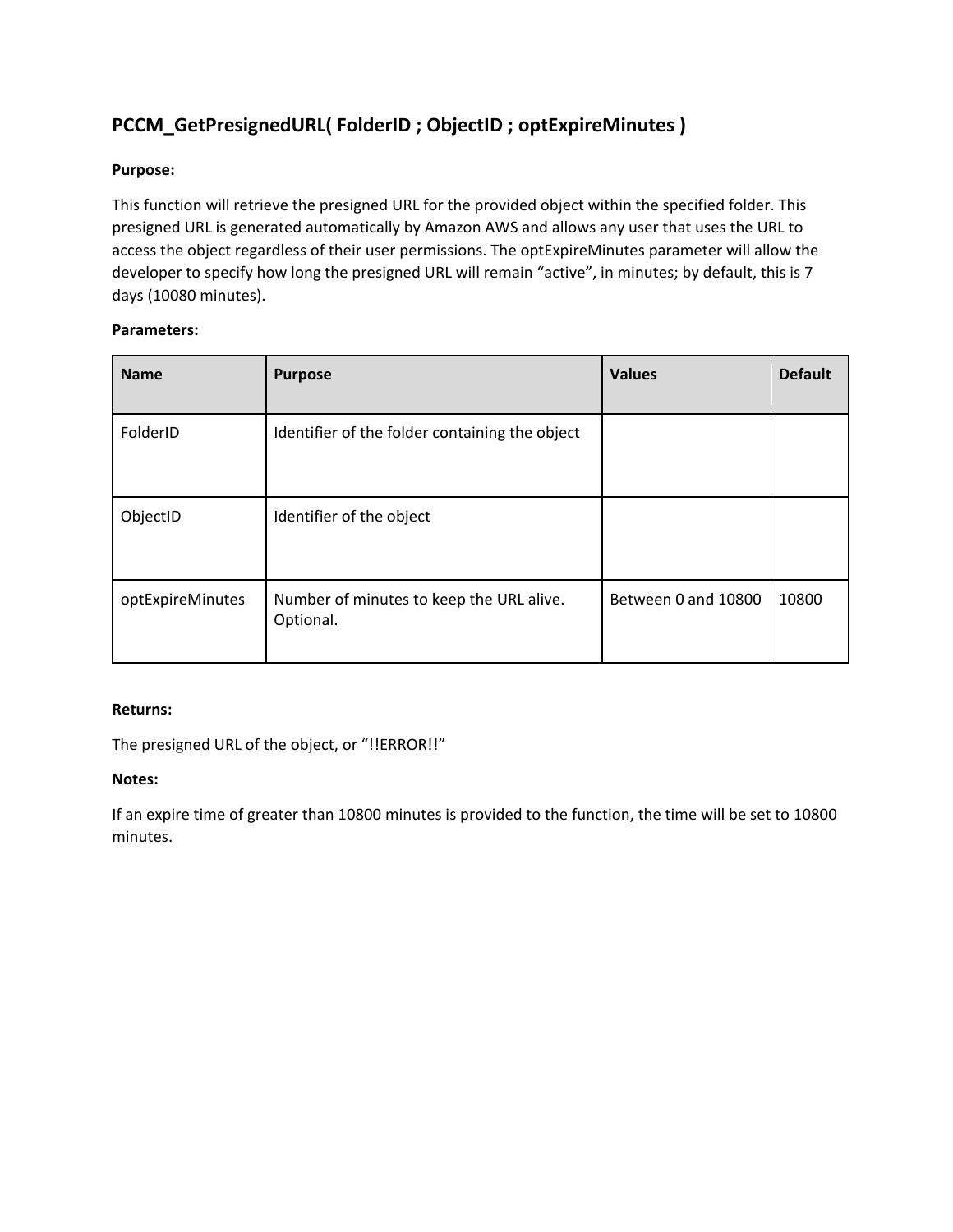# <span id="page-17-0"></span>III. List of Available Fields

## <span id="page-17-1"></span>**Folder Fields**

| <b>Name</b>        | <b>Description</b>                                                                                                                             |
|--------------------|------------------------------------------------------------------------------------------------------------------------------------------------|
| Keys               | List of object names that belong to the folder                                                                                                 |
| Count              | Count of objects in the folder                                                                                                                 |
| <b>IsTruncated</b> | Boolean value indicating whether there are more objects to fetch (true) or not<br>(false).                                                     |
| ContinuationToken  | A unique token string that references the next set of records to retrieve from<br>AWS S3. This value is only populated if IsTruncated is true. |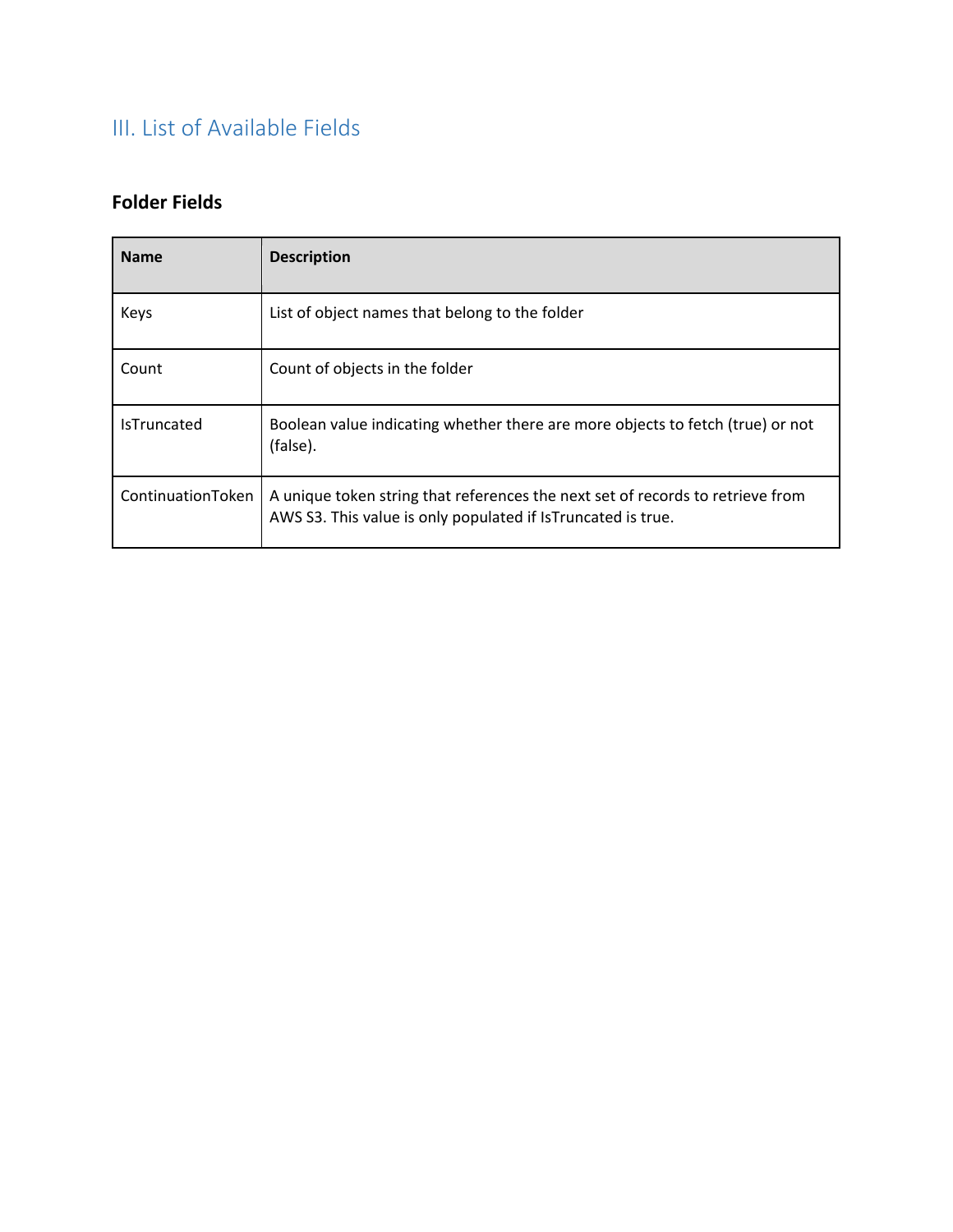# <span id="page-18-0"></span>**Object Fields**

| <b>Name</b>         | <b>Description</b>                                                                                   |
|---------------------|------------------------------------------------------------------------------------------------------|
| Key                 | Unique identifier of the object                                                                      |
| Etag                | Edit tag of the object. Read-only                                                                    |
| OwnerName           | Name of the account that owns the object                                                             |
| OwnerID             | Unique identifier of the owner                                                                       |
| Size                | Size of the file in bytes                                                                            |
| LastModified        | Timestamp of when the object was last modified. This is returned as an ISO-8601<br>format date text. |
| Name                | Name of the object. Also known as "DisplayName"                                                      |
| <b>StorageClass</b> | The class of storage assigned to the object                                                          |